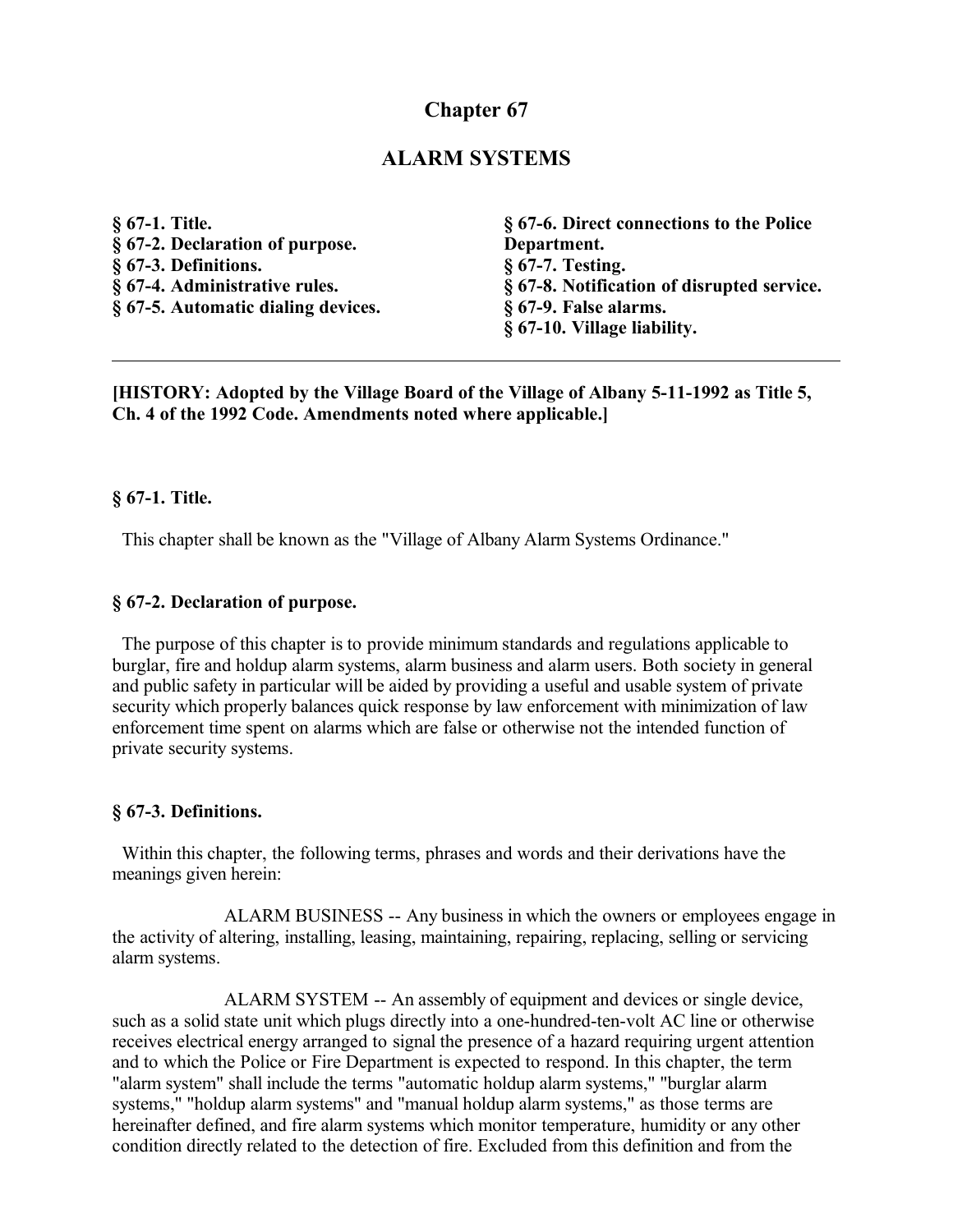coverage of this chapter are alarm systems used to alert or signal persons within the premises in which the alarm system is located of an attempted, unauthorized intrusion or holdup attempt or fire.

ANNUNCIATER -- The instrumentation of an alarm console at the receiving terminal of a signal line through which both visual and audible signals show when an alarm device at a particular location has been activated or which, in the event of malfunction, may also indicate line trouble.

ANSWERING SERVICE -- A telephone answering service providing among its services the service of receiving on a continuous basis through trained employees emergency signals from alarm systems, and thereafter immediately relaying the message by live voice to the dispatch center of the Police or Fire Department.

AUTOMATIC DIALING SERVICE -- An alarm system which automatically sends over regular telephone lines by direct connection or otherwise a prerecorded voice message or coded signal indicating the existence of the emergency situation that the alarm system is designed to detect.

AUTOMATIC HOLDUP ALARM SYSTEM -- An alarm system in which the signal transmission is initiated by the action of the robber.

BURGLAR ALARM SYSTEM -- An alarm system which signals an entry or attempted entry into the area protected by the system.

CENTRAL STATION -- An office to which remote alarm and supervisory signaling devices are connected, where operators supervise the circuits.

DIRECT CONNECT -- An alarm system which has the capability of transmitting system signals to the Police or Fire Department.

FALSE ALARM -- The activation of an alarm system through mechanical failure, malfunction, improper installation or the negligence of the owner or lessee of an alarm system or of his employees or agents or other undetermined cause. False alarm does not include alarms caused by tornadoes or other violent climatic conditions.

INTERCONNECT -- To connect an alarm system to a voice grade telephone line, either directly or through a mechanical device that utilizes a standard telephone, for the purpose of using the telephone line to transmit an emergency message upon the activation of the alarm system.

MANUAL HOLDUP ALARM SYSTEM -- An alarm system in which the signal transmission is initiated by the direct action of the person attached or by an observer thereof.

PRIMARY TRUNK LINE -- A telephone line leading directly into the dispatch center of the Police or Fire Department that is for the purpose of handling emergency calls on a person-to-person basis and which is identified as such by a specific number included among the emergency numbers listed in the telephone directory or numbers in sequence therewith.

SUBSCRIBER -- A person who buys or leases or otherwise obtains an alarm system and thereafter contracts with or hires an alarm business to monitor and/or service the alarm system.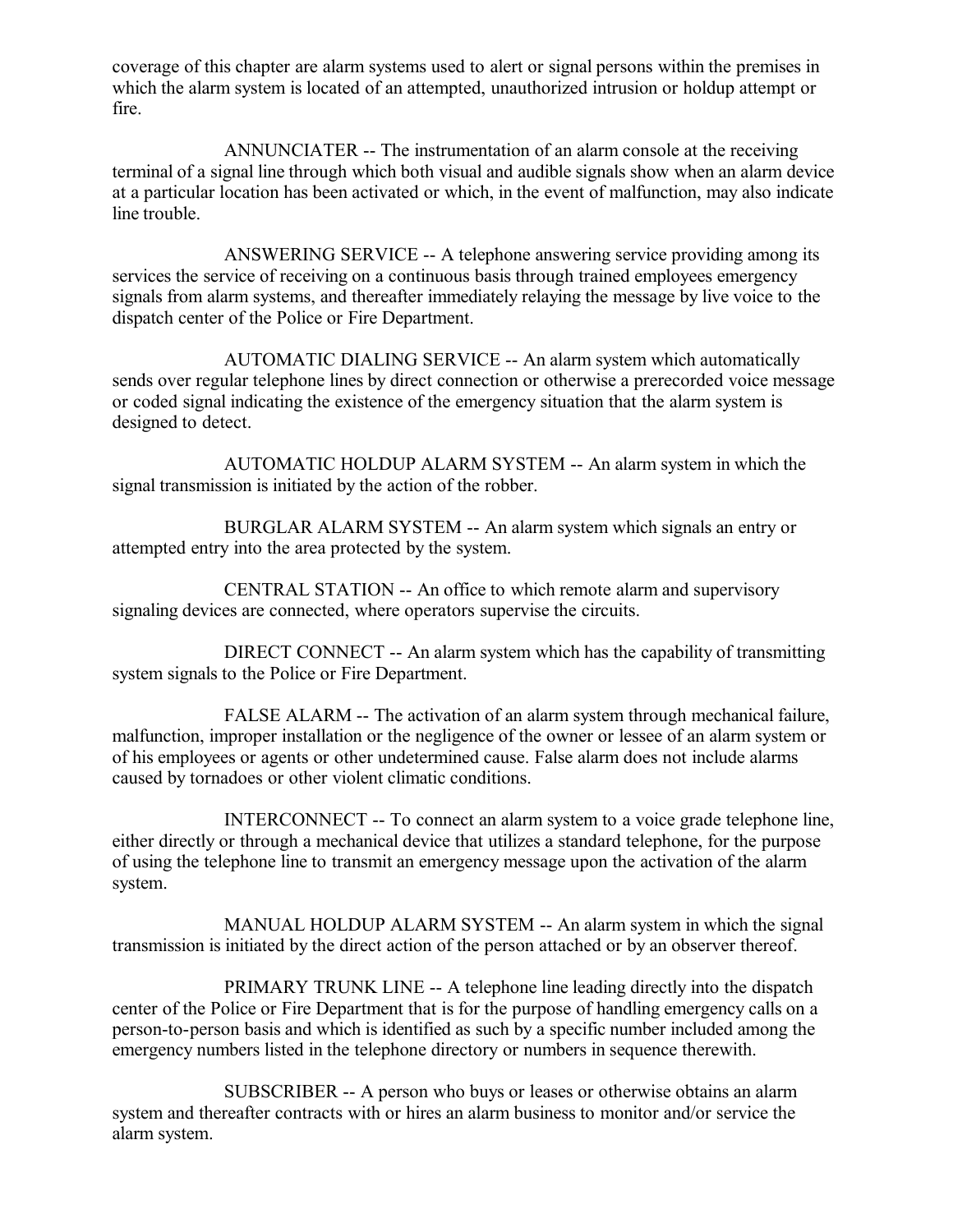#### **§ 67-4. Administrative rules.**

 The Chief of Police shall promulgate such rules as may be necessary for the implementation of this chapter. Such rules shall require the approval of the Village Board and shall be open to inspection by the public.

### **§ 67-5. Automatic dialing devices.**

 No person shall interconnect any automatic dialing devices to a Police or Fire Department primary trunk line. No person shall permit such devices, which were installed prior to the effective date of this chapter, to remain interconnected from any property owned or controlled by that person. Such devices may be connected to a central station or an answering service. Relaying messages so received to the Police or Fire Department shall only be done person to person on the telephone line.

## **§ 67-6. Direct connections to the Police Department.**

 Direct connections to the Police or Fire Department are prohibited, but may be authorized pursuant to the direct connection policies of each Department, a copy of which is on file with the Chief of Police and Fire Chief.

## **§ 67-7. Testing.**

A. No alarm business or alarm system designed to transmit emergency messages to the Police Department shall be tested or demonstrated without prior notification and approval of the Police Department dispatcher. Alarm businesses or alarm system owners or lessors will be advised on proper test procedure.

B. No alarm system relayed through intermediate services to the Police Department will be tested to determine the Police Department's response without first notifying the appropriate authority. However, the Police Department may inspect or test on-site alarm systems authorized under this chapter.

C. Alarm systems shall be in compliance with all pertinent response policies of the Police Department.

## **§ 67-8. Notification of disrupted service.**

 When the service provided by an alarm business to its subscribers is disrupted for any reason by the alarm business or the alarm business becomes aware of such disruption, it shall promptly notify its subscribers by telephone that protection is no longer being provided. If, however, the alarm business has written instructions from its subscriber not to make such notification by telephone during certain hours, the alarm business may comply with such instructions.

#### **§ 67-9. False alarms.**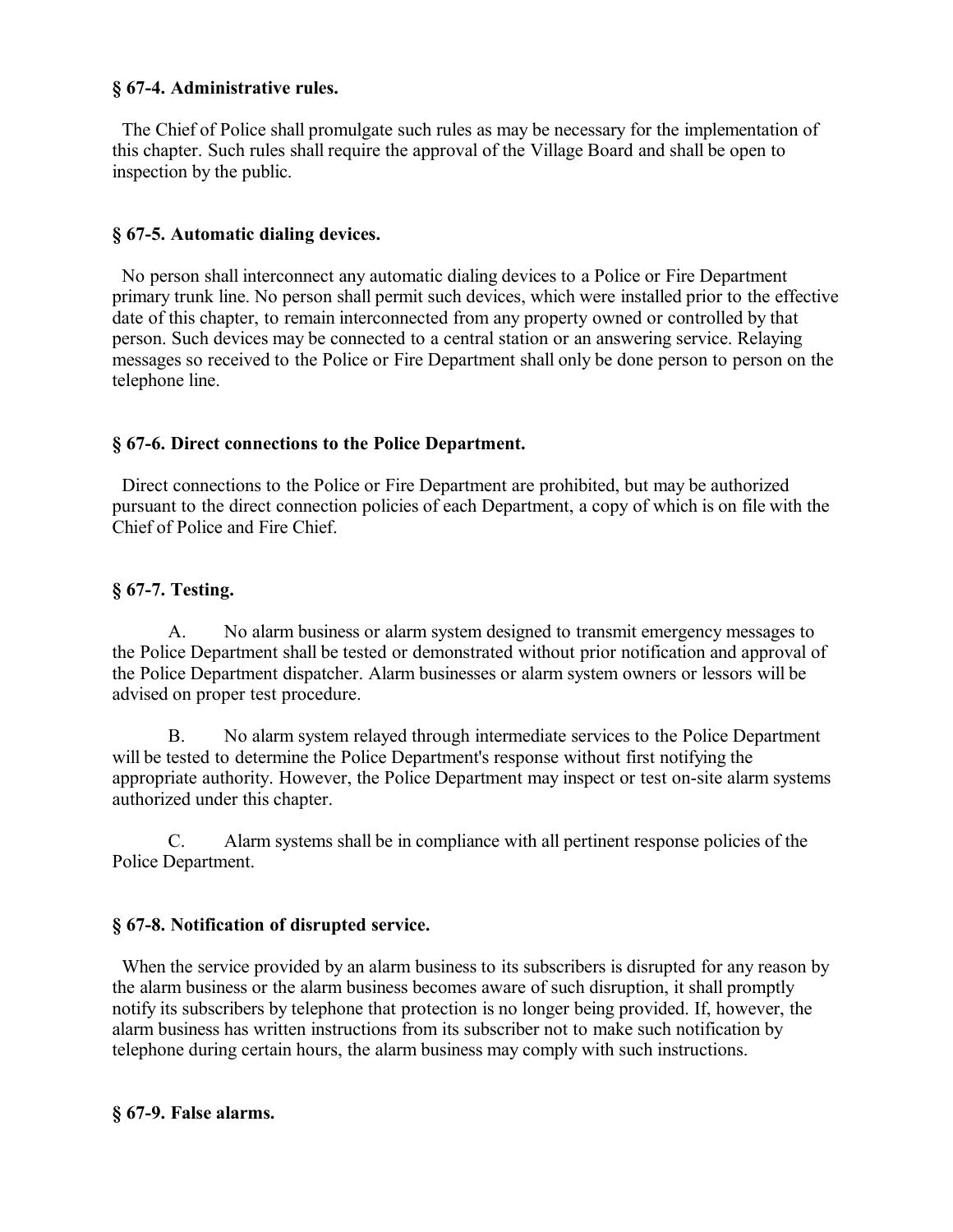A. Generally. Each false alarm requires response of public safety personnel, involves unnecessary expense to the village, increases the risk of injury to persons or damage to property and dilutes the overall public safety protection to the village. Such false alarms constitute a public nuisance and must be abated.

B. Intentional. No person shall intentionally cause the activation of a burglar/fire alarm device knowing that no criminal activity, fire or other emergency exists.

C. False alarms; administrative charges.

(1) Any person, business, corporation or other entity having permissible alarm system with alarm device(s) at one or more locations in accordance with this chapter shall pay to the village a charge for false alarms responded to by the Police or Fire Department according to the following schedule for each calendar year for each location connected, separate accounts to be kept for false alarms as to criminal activity and false alarms for fire or other emergencies:

- (a) Responded to by the Police Department:
	- [1] First two false alarms for a location: no charge.
	- [2] Third false alarm per location: \$25.
	- [3] Fourth false alarm per location: \$35.
	- [4] Fifth false alarm per location: \$45.
	- [5] Sixth and subsequent false alarm per location: \$65.

(b) All false alarms responded to by Fire Department fire-fighting personnel and apparatus, in addition to a police response:

- [1] First two false alarms for a location: no charge.
- [2] Third and subsequent false alarm per location: \$100.

(2) This subsection is intended to impose a strict liability on the person, business, corporation or other entity responsible for alarm connection to either the police alarm panel or to the alarm receiving firm to which the Police or Fire Department have responded and shall be applied regardless of the cause of the false alarm, excepting those alarms excluded from the definition of "false alarm." Failure to pay such administrative charge(s) in and of itself shall constitute a violation of this section, and such charge(s) shall be collectible as a forfeiture upon prosecution and conviction thereof, together with an additional forfeiture(s) which may be imposed under the next Subsection D hereof for violation of this section for allowing or maintaining condition(s) or act(s) violative of the intent of this section of eliminating and minimizing the occurrence of false alarms, together with costs of prosecution.

D. Other violations. Any person, corporation or other entity violating this chapter in any manner, other than for collection of unpaid administrative charges treated in the preceding Subsection A of this section, shall be subject to forfeiture as provided in Chapter 1, General Provisions, § 1-19. When any premises located in the village is owned, leased or occupied by two or more persons as joint tenants, tenants in common, joint lessees or in any other manner, each person shall see that the provisions of this chapter are complied with, and each person may be subjected to a penalty on violation of this section.